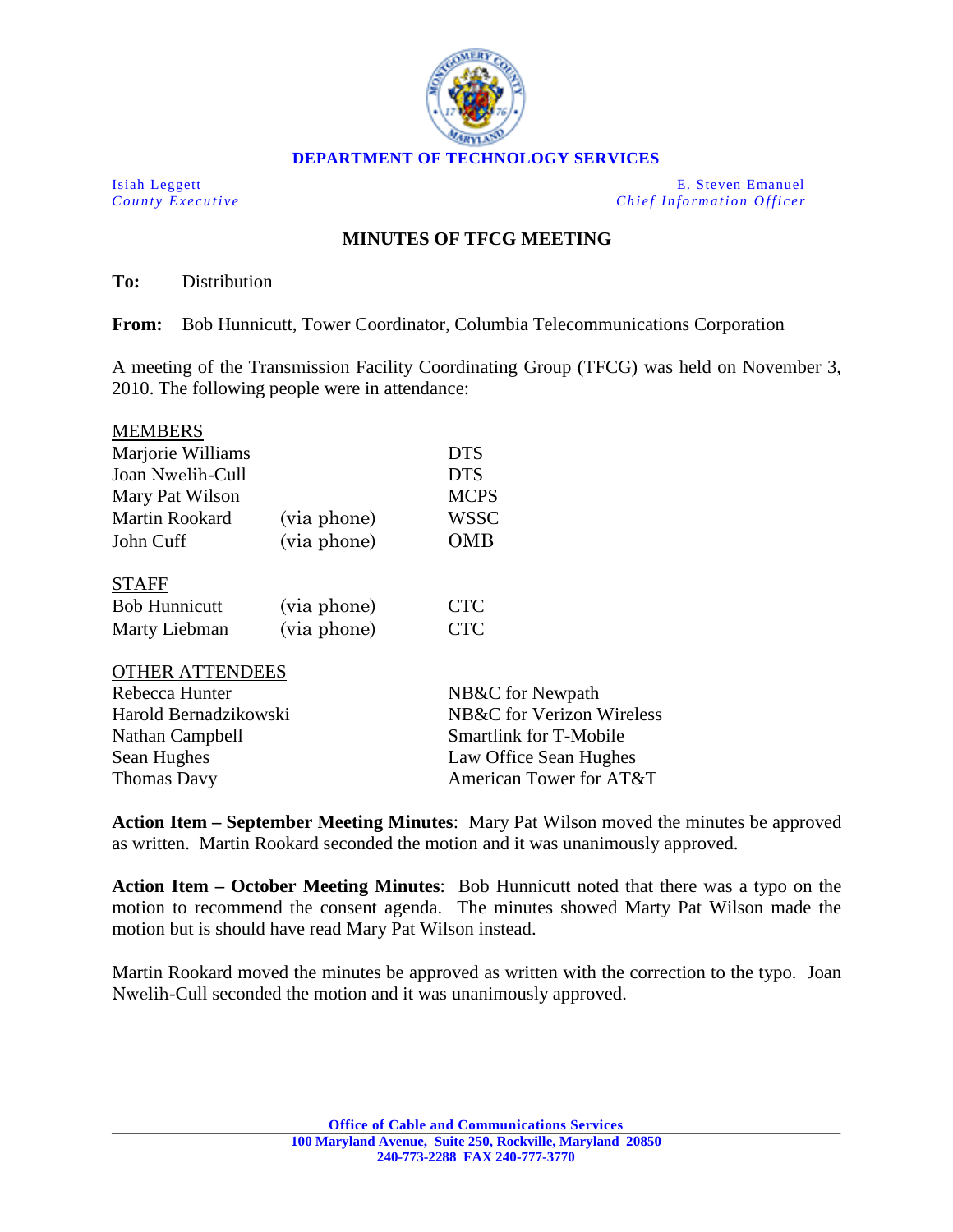Minutes of TFCG Meeting Held November 3, 2010 Page 2 of 5

## **Consent Agenda Applications:**

1. Verizon application to replace antennas at the 257' level on an existing tower on Damascus Tower property located at 26149 Ridge Road in Damascus (Application #201011-10). Minor Modification

*Conditioned on submission of written right to attach from the County and a structural analysis to DPS with a copy to the Tower Coordinator which states that the tower can safely support the larger antennas.* 

- 2. Clearwire application to amend a previously approved application by attaching two dish antennas at the 180' level on an existing 326' tower on Carver Tower located at 2647 University Boulevard in Wheaton (Application #201011-12). Minor Modification
- 3. AT&T application to attach panel antennas at the 90' level on an existing building on Seventh Day Adventist property located at 12501 Old Columbia Pike in Silver Spring (Application #201011-13). Minor Modification
- 4. AT&T application to attach panel antennas at the 97' on an existing 130' monopole on Baptist Hope property located at 6301 Greentree Road in Bethesda (Application #201011-14). Minor Modification

*Conditioned on submission of a structural analysis report to DPS with a copy to the Tower Coordinator which states that the monopole can safely support the additional antennas.* 

- 5. AT&T application to attach panel antennas at the 121' level on an existing building on Westmoreland Church property located at 1 Westmoreland Circle in Bethesda (Application #201011-15). Minor Modification
- 6. AT&T application to attach panel antennas at the 148' level on an existing 153' monopole on Sarem Farm property located at 15901 Columbia Pike in Burtonsville (Application #201011-16). Minor Modification
- 7. AT&T application to attach panel antennas at the 153' level on an existing 230' tower on Kenwood Country Club Road property located at 5601 River Road in Bethesda (Application #201011-17). Minor Modification

*Conditioned on submission of a structural analysis report to DPS with a copy to the Tower Coordinator which states that the tower can safely support the additional antennas.* 

8. AT&T application to attach panel antennas at the 141' level on an existing 150' monopole on Fire Station #33 property located at 11430 Falls Road in Potomac (Application #201011-18). Minor Modification

*Conditioned on completing the modifications specified in the structural analysis report prior to attaching the additional antennas.*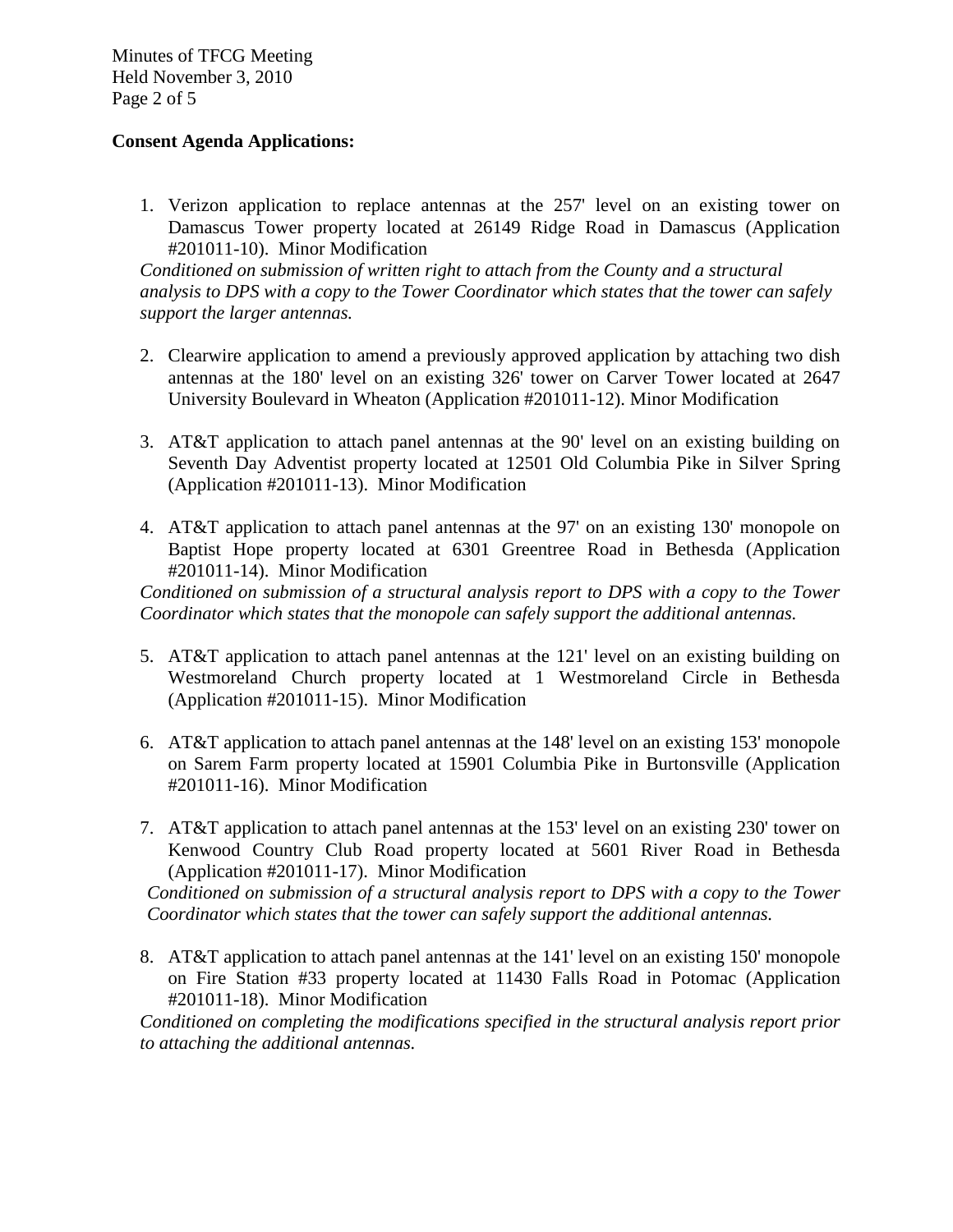- 9. AT&T application to attach panel antennas at the 98' level on an existing 95' building on Wayne Manchester Towers property located at 75 Wayne Avenue East in Silver Spring (Application #201011-19). Minor Modification
- 10. AT&T application to attach panel antennas at the 120' level on an existing 140' building on Park Montgomery II property located at 8830 Piney Branch Road in Silver Spring (Application #201011-20). Minor Modification
- 11. AT&T application to attach panel antennas at the 138' level on an existing 170' monopole on MDOT-Kensington property located at I-495 & Connecticut Avenue in Kensington (Application #201011-21). Minor Modification *Conditioned on submission of a structural analysis report to DPS with a copy to the Tower Coordinator which states that the monopole can safely support the additional antennas.*
- 12. AT&T application to attach panel antennas at the 209'' level on an existing 194' building on Promenade property located at 5225 Pooks Hill Road in Bethesda (Application #201011-22). Minor Modification
- 13. AT&T application to attach panel antennas at the 75' and 85' levels on an existing building on Maplewood Park property located at 9707 Old Georgetown Road in Bethesda (Application #201011-23). Minor Modification
- 14. AT&T application to attach panel antennas at the 206' level on an existing building on Grosvenor House Apartments property located at 10101 Grosvenor Place in Rockville (Application #201011-24). Minor Modification
- 15. AT&T application to attach panel antennas at the 68' level on an existing 82' tower on Silver Spring VFD property located at 111 University Blvd. in Silver Spring (Application #201011-25) Minor Modification
- 16. AT&T application to attach panel antennas at the 130' level on an existing 138' monopole on MDOT-Rockville property located at I-270 & Montrose Road in Rockville (Application #201011-26). Minor Modification *Conditioned on submission of a structural analysis report to DPS with a copy to the Tower Coordinator which states that the monopole can safely support the additional antennas.*
- 17. AT&T application to attach panel antennas at the 138' level on an existing 150' monopole on Bethesda VFD #26 property located at 6700 Democracy Blvd. in Bethesda (Application #201011-27). Minor Modification
- 18. AT&T application to attach panel antennas at the 120' level on an existing monopole on Bethesda Country Club property located at 7601 Bradley Blvd in Bethesda (Application #201011-28). Minor Modification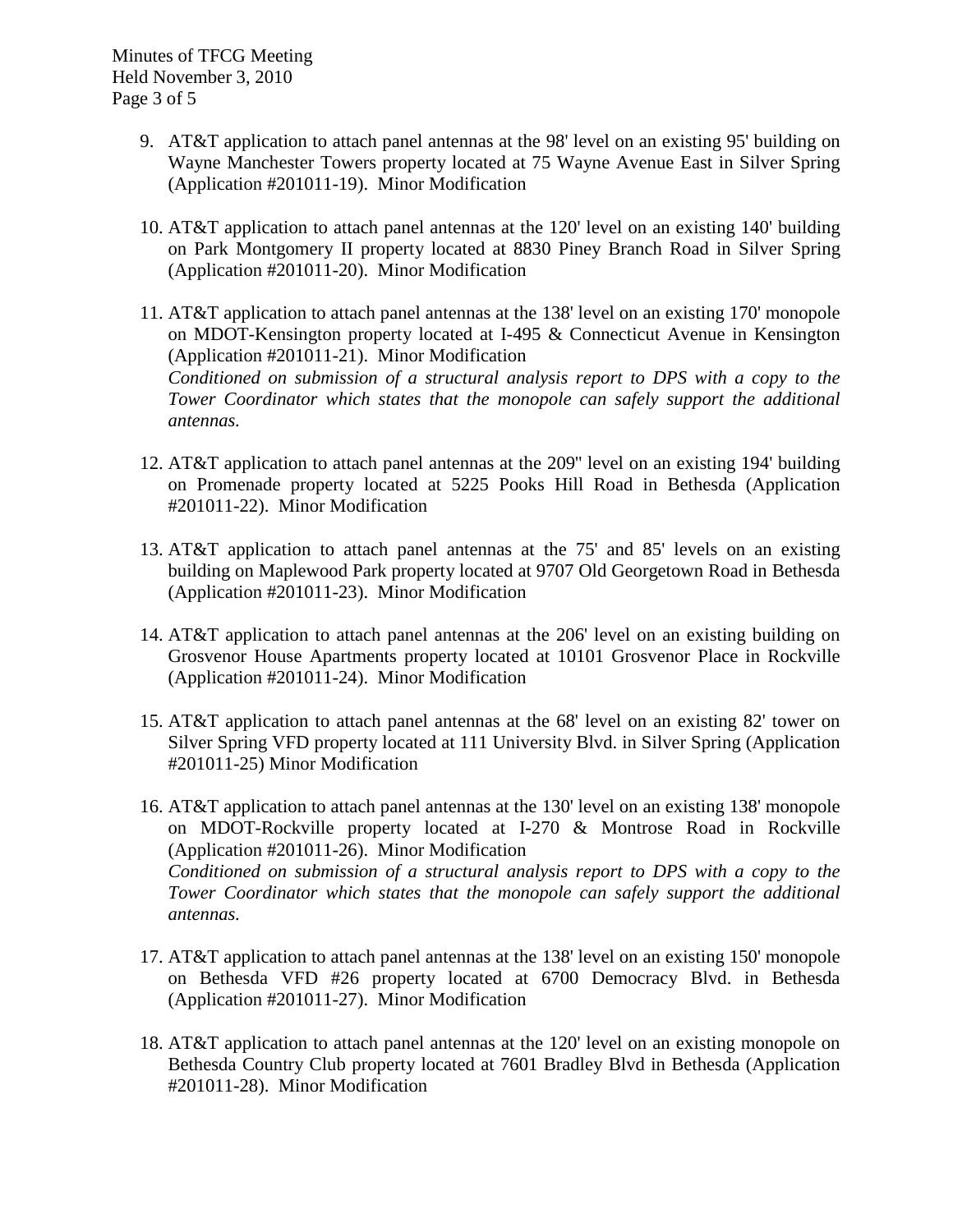Minutes of TFCG Meeting Held November 3, 2010 Page 4 of 5

- 19. AT&T application to attach panel antennas at the 121' level of an existing monopole on Bullis Prep School property located at 10601 Falls Road in Potomac (Application #201011-29). Minor Modification *Conditioned on completing the modifications specified in the structural analysis report prior to attaching the additional antennas.*
- 20. AT&T application to attach panel antennas at the 73' level on the Postal Training Facility located at 10130 Democracy Blvd. in Potomac (201011-30). Minor Modification
- 21. T-Mobile application to add panel antennas and a new equipment cabinet atop the Parkside Plaza Condo building located at 9039 Sligo Creek Parkway in Silver Spring (Application #201012-01). Minor Modification
- 22. T-Mobile application to add panel antennas at the 135'level atop the Arcola Towers located at 1135 University Blvd. in Silver Spring (201012-02). Minor Modification *Condtioned on submission of a written legal right to add the antennas from the Housing Authority.*
- 23. T-Mobile application to add panel antennas and an equipment cabinet at the 45'-high level on a 50'high historic silo located at 15021 Dufief Mill Road in Gaithersburg (201012-03). Minor Modification *Conditioned on approval of a Historical Area Work Permit.*
- 24. Newpath Networks application to attach panel antennas at the 58' and 61' levels on a PEPCO distribution line pole located at 10600 Belfast Place in Potomac (201012-04). Co-location

Discussion: Mary Pat Wilson asked if relocating the antennas to a different place on the roof, as Item #21 on the agenda proposed, still qualified as a minor modification. Bob Hunnicutt said it would.

Mr. Hunnicutt noted that the Tower Coordinator's recommendation for item #22 on the agenda should reflect that it is conditioned on submission of a written legal right to add the antennas from the Housing Authority.

**Motion:** Marty Rookard moved the consent agenda items be recommended as conditioned. Mary Pat Wilson seconded the motion and the motion was unanimously approved.

**Discussion:** New Path DAS – New Path provided notice that PEPCO required changes to some of the poles proposed for placement of eight of the nodes proposed for the Madeira and Norbeck DAS locations. Adjacent poles or new poles set "mid-Span" between existing poles will be used instead.